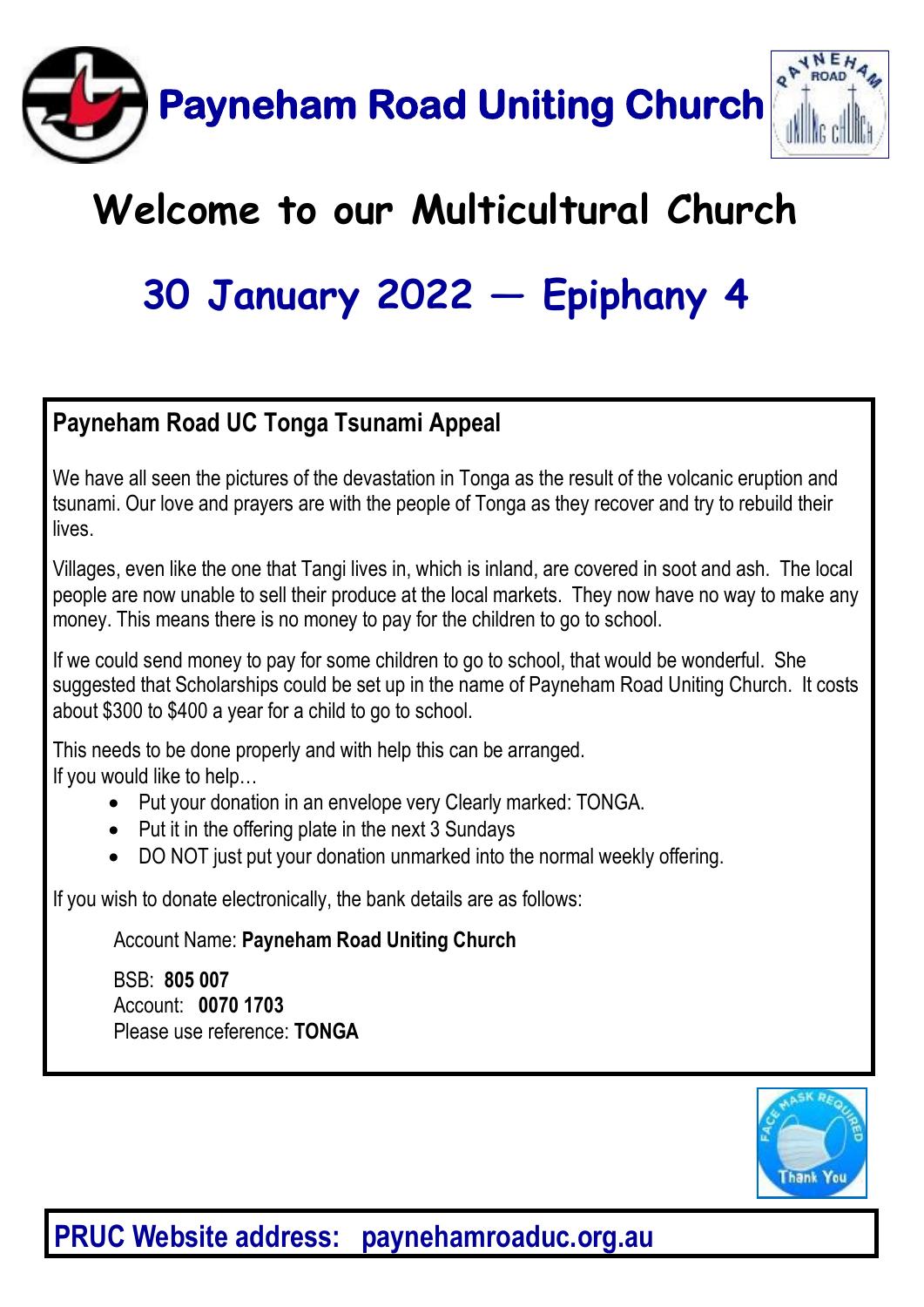

# **Church Family News**

Please remember in your prayers, members, family & friends struggling with ill health or having other needs for prayers: Betty N., Marj G., John & Heather, Dennis H., Lyle S. & Rev. Do Young. Our thoughts and prayers are also with the children and teachers going back to school in the next few weeks, either in person or online.

- 
- Aldous Z. (3rd) Sarah K. (18th) Lorin H. (9th) Rachael (18th) Norma S. (16th) Soonwha Y. (26th) Steven Z. (17th) Mac. M. (27th)



# **Church Business**

#### **Annual Reports 2021**

If you haven't already, please start working on your Annual Report. Please send your completed report to me by **17th February 2022.** 

Reports: Congregational Chair, Church Council, Minister, Property, Fundraising, Sunday School, Coffee, Chat & Craft, M.A.G.s, Y.A.G.s, Finance, Christmas Bowl & Sally Stamp. If I have missed any, please let me know. Thank you, Sharon

**Elections of office bearers, Councillors and other key leaders** at Payneham Road UC will take place at the Congregational AGM, 6 March 2022. Nominations must be by given to Lesley Warner by 22 February.

### **New positions filled!**

Please welcome Carole today as Payneham Road UC's new Treasurer. Carole comes to us with a 'wealth' of experience (pardon the pun).

Tania will be taking care of the outside hall hiring. I'm sure you will meet her at a later date.

#### **ROSTERS—March, April & May**

Please check your diaries for your availability for the next church roster for March, April & May and let me know how you would like to help. Please email me on administrator@paynehamroaduc.org.au or put a note in my basket in the pigeonhole entrance to the hall or call me on 0438 706 957

#### **COFFEE, CHAT & CRAFT**

The Coffee, Chat & Craft group will only meet based on current COVID restrictions. Please check next week's newsletter for updated CCC news.

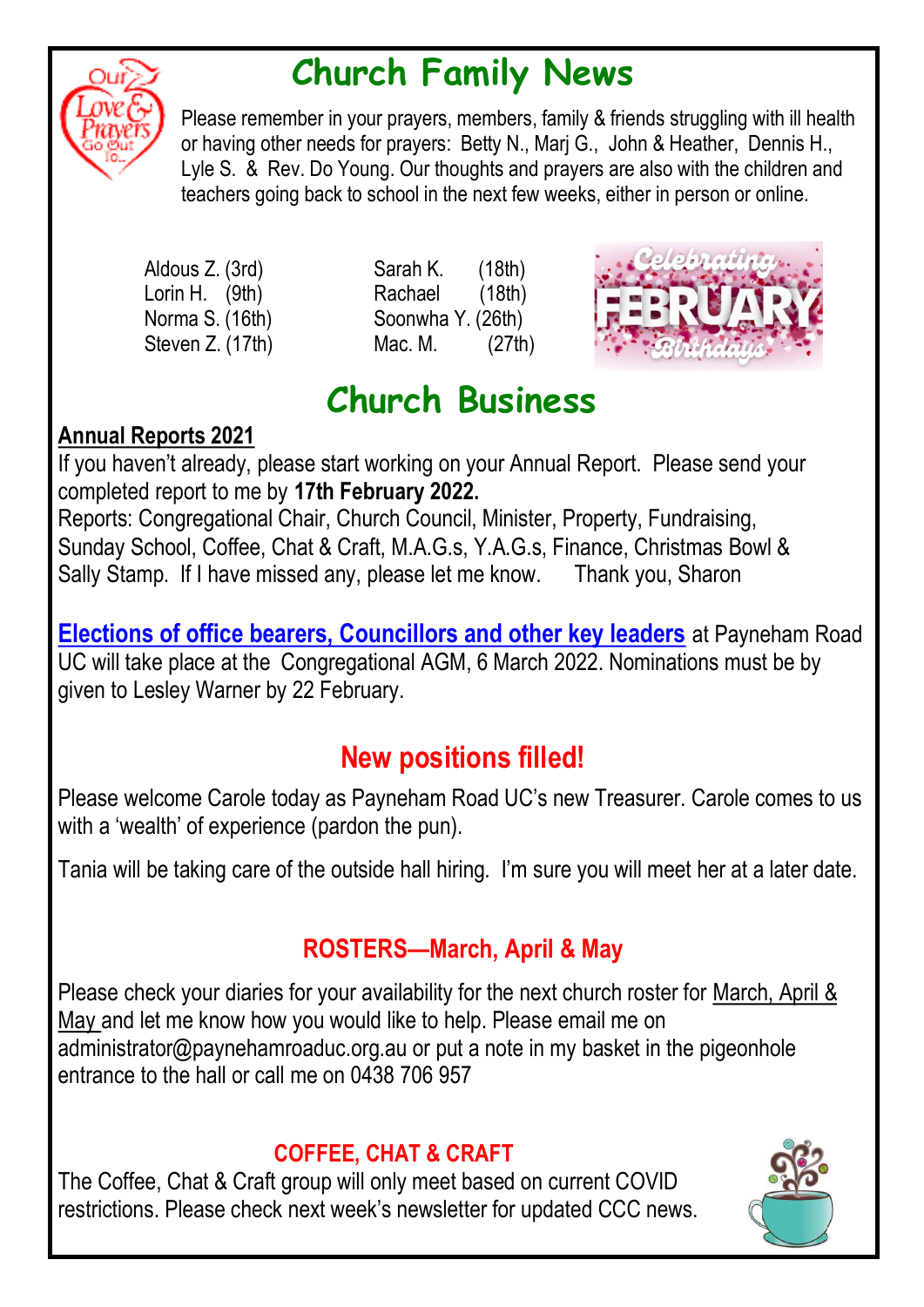### **DIARY DATES**

| Sun 30 Jan | $10.00 \text{ am}$ | Service of Songs                           | Hall   |
|------------|--------------------|--------------------------------------------|--------|
| Tue 1 Feb  | All day            | <b>Chinese New Year</b>                    | Global |
| Tue 22 Feb | TRA                | Interim Church Council Meeting             | TBA    |
| Fri 4 Mar  | <b>TBA</b>         | World Day of Prayer                        | TBA    |
| Sun 6 Mar  | $11.00$ am         | Annual General Meeting of the Congregation |        |
| Sun 6 Mar  | All day            | <b>First Sunday in Lent</b>                |        |
| Sun 15 Mar |                    | Until 21 Mar   Harmony week begins         |        |

### Australia Day Honours 26 January 2022

### **Medal Order of Australia (OAM)**

**Mr Adrian Robert Pobke**, Summertown

For service to tennis, and to the community. Volunteer, Uraidla Uniting Church, since 1990.

The late **Mr David Hugh Stacey** Formerly of Strathalbyn For service to veterans, and to the community of Strathalbyn; Uniting Church in Australia;

Co-Organiser, WWI Family and Community Tribute, St Andrews Uniting Church, 2015; Secretary, Strathalbyn and District Uniting Church 1970s-1980s.

#### **Mrs Pauline June Venning** Burra

For service to the community of Burra. Assists with Messy Church, Burra Uniting Church, since 2010, and Member for 27 years.

I sincerely thank these worthwhile recipients and congratulate them on their awards. I am particularly grateful for their tireless service to the Uniting Church and to their communities.

Thank you for the part you all play in showing the light of Christ in the darkness of uncertainty.

Blessings,

**Bronte Wilson** Moderator